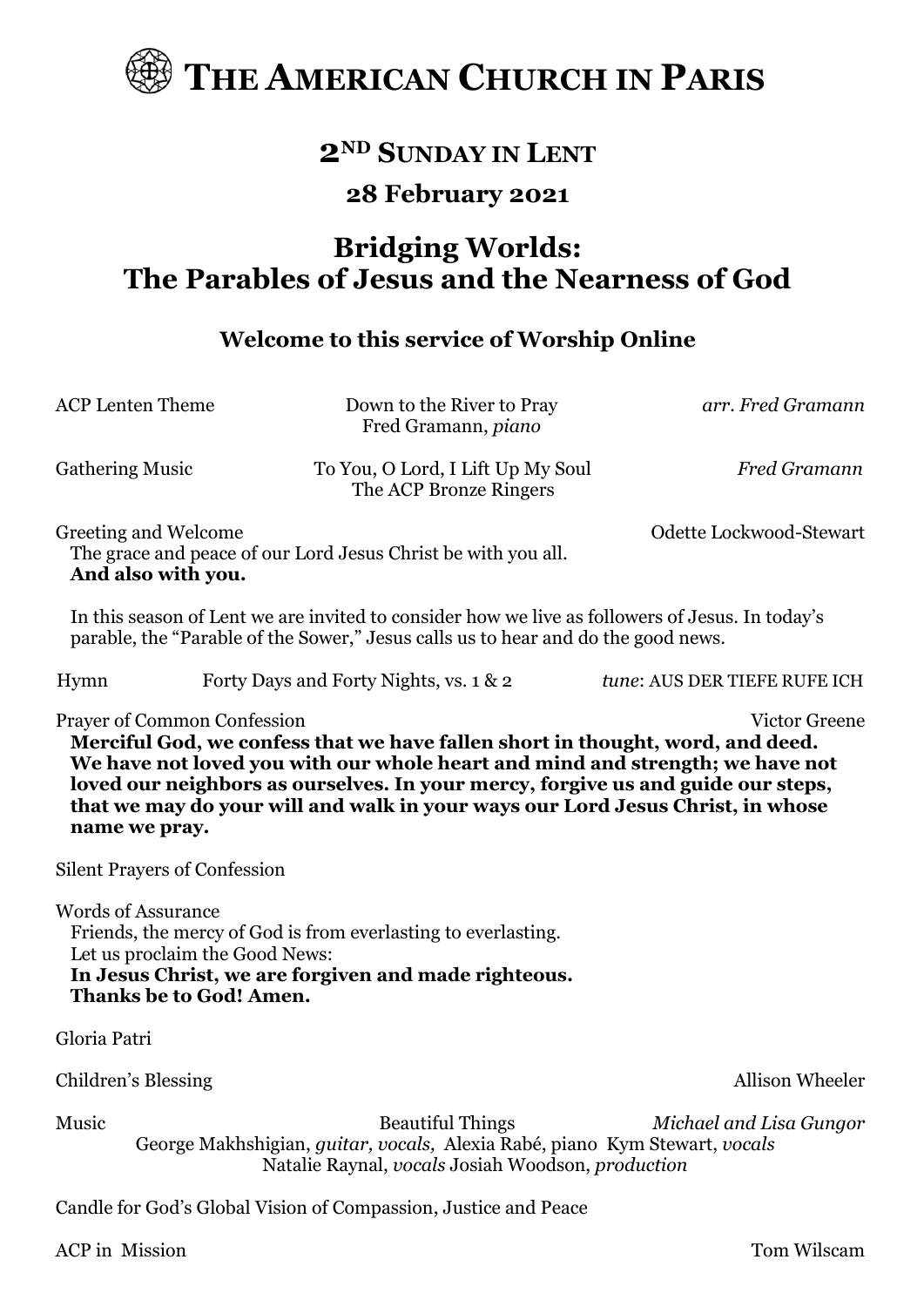The First Lesson – Psalm 22:23-31 Chinwe Akujuobi You who fear the LORD, praise him! All you offspring of Jacob, glorify him; stand in awe of him, all you offspring of Israel! For he did not despise or abhor the affliction of the afflicted; he did not hide his face from me, but heard when I cried to him. From you comes my praise in the great congregation; my vows I will pay before those who fear him. The poor shall eat and be satisfied; those who seek him shall praise the LORD. May your hearts live forever!

All the ends of the earth shall remember and turn to the LORD; and all the families of the nations shall worship before him. For dominion belongs to the LORD, and he rules over the nations. To him, indeed, shall all who sleep in the earth bow down; before him shall bow all who go down to the dust, and I shall live for him. Posterity will serve him; future generations will be told about the LORD, and proclaim his deliverance to a people yet unborn, saying that he has done it.

This is the word of the Lord. **Thanks be to God.**

Music Tritt auf die Glaubensbahn *J.S. Bach Walk upon the path of faith for which God has laid down the stones. Step carefully so as not to stumble.* Frédéric Goncalves, *soloist* Carol Mundinger, *clarinet* Fred Gramann, *piano*

The Second Lesson – Mark 4:3-9 David Li

"Listen! A sower went out to sow. And as he sowed, some seed fell on the path, and the birds came and ate it up. Other seed fell on rocky ground, where it did not have much soil, and it sprang up quickly, since it had no depth of soil. And when the sun rose, it was scorched; and since it had no root, it withered away. Other seed fell among thorns, and the thorns grew up and choked it, and it yielded no grain. Other seed fell into good soil and brought forth grain, growing up and increasing and yielding thirty and sixty and a hundredfold." And he said, "Let anyone with ears to hear listen!"

This is the word of the Lord. **Thanks be to God**.

| Sermon                                                                                                                | Listen!                                                                                                                                    | Odette Lockwood-Stewart          |  |  |
|-----------------------------------------------------------------------------------------------------------------------|--------------------------------------------------------------------------------------------------------------------------------------------|----------------------------------|--|--|
| Music                                                                                                                 | All Is Not Lost<br>Alexia Rabé, piano, vocals Kym Stewart, Natalie Raynal, George Mahkshigian, vocals<br>Josiah Woodson, <i>production</i> | D. Campbell, D. Gungor, J. Arndt |  |  |
| Prayers of the People and the Lord's Prayer (in your mother tongue)<br>Jim Lockwood-Stewart<br>Invitation to offering |                                                                                                                                            |                                  |  |  |
| <b>Offertory Music</b>                                                                                                | Vouchsafe O Lord                                                                                                                           | G.F. Handel                      |  |  |
| Vouchsafe O Lord to keep us this day without sin.<br>O Lord, let Thy mercy lighten upon us as our trust is in Thee.   |                                                                                                                                            |                                  |  |  |
| Frédéric Goncalves, soloist Fred Gramann, piano                                                                       |                                                                                                                                            |                                  |  |  |
| <b>Prayer of Dedication</b>                                                                                           |                                                                                                                                            | Jim Lockwood-Stewart             |  |  |
| Hymn                                                                                                                  | Forty Days and Forty Nights, vs. 3 & 4                                                                                                     | tune: AUS DER TIEFE RUFE ICH     |  |  |
| <b>Benediction</b>                                                                                                    |                                                                                                                                            | Odette Lockwood-Stewart          |  |  |
|                                                                                                                       |                                                                                                                                            |                                  |  |  |

Congregational Amen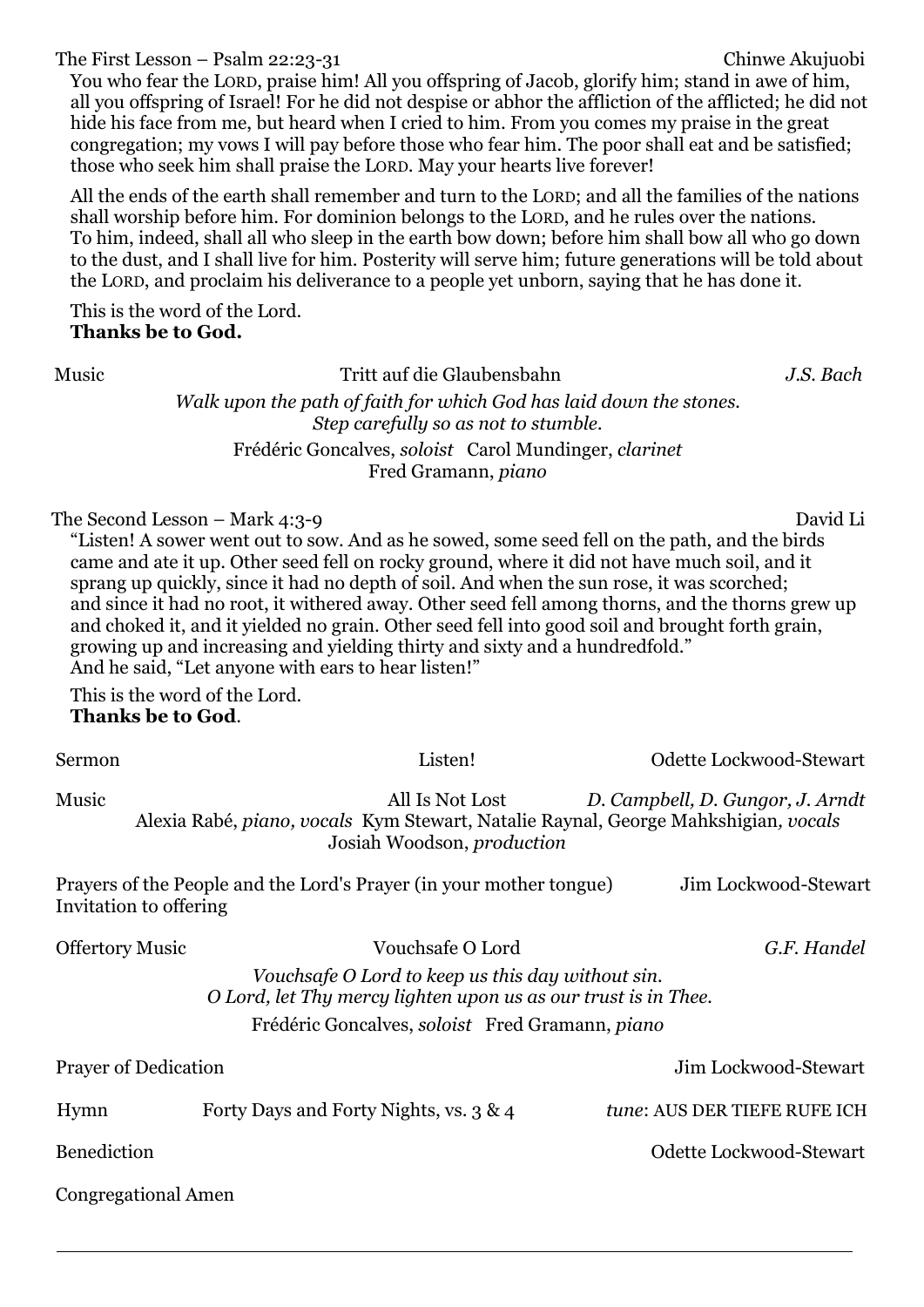### **The American Church in Paris Online Community**

Welcome to worship! During the Covid-19 pandemic, the **American Church in Paris** remains a vibrant community with online resources for worship, learning, spiritual formation, and Christian discipleship. We follow government guidelines to carefully re-open church buildings for worship schools, and community groups in a way that is safe, sustainable, and fair for all. We continue to **Worship Online** at acparis.org. Please continue to check our website for the latest news and to participate in new opportunities every week. We continue to pursue our mission **"to bear witness in word and deed to the love of God as revealed in Jesus Christ."** God's grace and peace be with you!

### **Announcements**

**In need of prayer?** If you would like members of the lay care ministry team, members of the prayer chain, and the pastoral team to uphold you in prayer you may contact us at acparis.org/prayers.

**What Are You Giving Up For Lent?** Have you thought about it? Need an idea? How about your eyeglasses? No, not the ones you currently wear. I'm talking about those old pairs gathering dust in a drawer. All kinds are welcome: prescription, non-prescription, sunglasses and reading glasses. Bring them to church any time during Lent and put them in the special box in the narthex or leave them at the reception desk. Thanks to the *Fondation La Cause,* they will be given to folks in Africa who cannot easily afford glasses. *La Cause* is a French Protestant organization that ACP has been supporting since 1997. So please, bring in those no longer used eyeglasses. Contact Fred Gramann for more information at [music@acparis.org.](mailto:music@acparis.org)

**Volunteer Editor for** *The Spire***:** ACP's thriving monthly magazine *The Spire* is looking for a volunteer editor-in-chief. The ideal candidate or team is skilled at content planning, text layout, photo-editing, graphics design, copy-editing, and proofreading. The position requires a native English speaker with a good grasp of French, excellent writing skills, good interpersonal skills, and sharp attention to detail. Interested? Please contact [communications@acparis.org.](mailto:communications@acparis.org)

**100 Nights of Welcome (100 NOW):** 100 Now is a winter shelter for refugees in Paris and one of the missions of the ACP. For more information about the organization and how you can help, contact Tom Wilscam at missionoutreach@acparis.org.

### **ACP Weekly**

**Wednesdays from 6h at [acparis.org](http://acparis.org/) – Sanctuary Sessions.** Join *Natalie Raynal and ACP Contemporary Worship Musicians* for acoustic sessions online.

#### **Lent**

**Morning Prayer at ACP via Zoom – A Lenten Journey:** Mondays, Wednesdays, and Saturdays 8h-8h30 on Zoom. Start your day with prayer, meditative scripture readings and silence in the tradition of the Anglican Morning Prayer. The prayer will be led by ACP staff member, Jörg Kaldewey. Register at acparis.org for Zoom link.

**Wednesday Evening Adult Learning during Lent: Bridging Worlds/Bridging the Gaps:**  Wednesdays 19h30-20h30. Join us as we build on our Lenten theme of Bridging Worlds – discovering through the parables of Jesus the wonderful ways His Kingdom infuses our present day living. Register for Zoom link at acparis.org.

**Silent Prayer Thursdays at ACP:** Thursdays 19h-20h via Zoom. Join us for prayer in silence. We will practice 25 minutes of praying together in stillness according to the method of Centering Prayer. This period is followed by the reading of a short sacred text according to the method of Lectio Divina. Afterwards, there will be an opportunity for sharing. Register at acparis.org for Zoom link.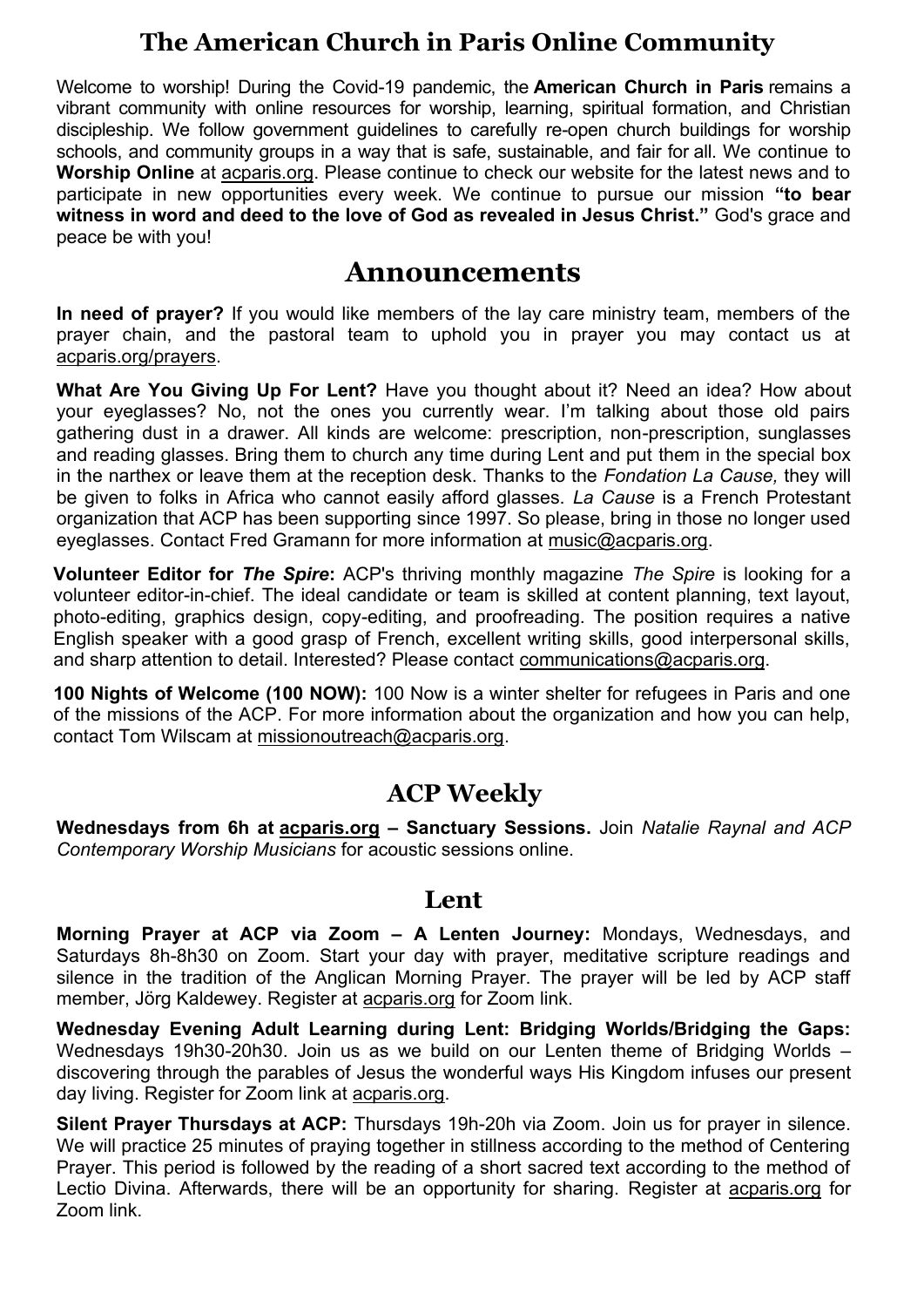### **Children's Ministries**

**ACP Children's Music Ministry program 2021:** Join us in lifting a joyful noise unto the Lord through voice and instrument, in praise, prayer, and thanksgiving. The ACP children's choirs will continue via online choir rehearsals sent as private YouTube video links to watch, alternating with Zoom rehearsals. Children of all ages are welcome. acparis.org/childrensmusic.

### **Youth and Young Adult Ministries**

**2021 program** *Theology on the Ground.* For more information contact Pastor Victor Greene at [youthpastor@acparis.org.](mailto:youthpastor@acparis.org)

### **Adult Ministries**

**ACP Women's Fellowship:** 28 February 16h on Zoom. Anna Dai will speak about her personal and faith journey from China to Paris and the American Church in Paris. Please register for the Zoom details at acparis.org.

**ACP Book Discussion:** Mondays 1, 15 & 29 March 19h30-21h via Zoom**.** We will have three virtual book discussions on our collective reading of the widely heralded book on arbitrary social divisions, *Caste: The Origins of Our Discontents*, written by Isabel Wilkerson. Our first discussion will cover the introduction through page 35, and Kate Snipes will guide the group in discussion with two guest professors. Register at acparis.org.

**Zoom Membership Orientation Meeting:** 4 March 19h30-21h. All who are interested in becoming a member at ACP are invited to sign up for this casual and interactive Zoom meeting. You'll learn about the history, the vision, beliefs, values, and governance of ACP, and you'll get to know your pastors and some of the members of our lay care ministry team. Together we'll explore opportunities for involvement that will enable you to serve, connect, and grow at ACP. Register at acparis.org.

**Virtual Thurber Conversation:** 16 March 19h30-21h via Zoom. Dr. Rod Wilson will speak on "Christians and Anger: Friend or Foe?" Register at [acparis.org.](http://acparis.org/)

**African Fellowship Online:** Sundays 16h-17h via Zoom. Please register for the Zoom details at acparis.org.

**Sunday Evening Adult Bible Study:** Sundays 17h30-19h via Zoom. This Bible study on the Gospel of John is hosted by Patti Lafage and Nathaniel Akujuobi via Zoom. All are welcome. To register and receive the Zoom link please sign up at acparis.org.

**Alpha Online:** Mondays 20h30-22h via Zoom, in English and French. In this season, when many of us are struggling to understand what is going on in the world, feeling isolated and facing challenges, the Alpha Course provides a safe space to ask life's biggest questions and explore the Christian faith. If you've never tried Alpha or you know someone who has questions about life and faith, join us Monday nights as we explore together. Contact alpha@acparis.org to receive the connection link.

**Women's Weekly Bible Study:** Tuesdays 10h-12h via Zoom. Join us for our virtual study of "Job, an Unlikely Story of Joy." Contact Katherine for more information at [womensbiblestudy@acparis.org.](mailto:womensbiblestudy@acparis.org)

**Men's Ministry Bible Study at ACP:** Thursdays 7h30-8h30 via Zoom. Register at acparis.org/men-thursday.

**Read all about it –** inspiration, information, news, and events from ACP in the most recent edition of the Spire. Available on the app, or at acparis.org.

**For more information on all the offerings for children, youth, adults, and mission and service opportunities, see acparis.org.**